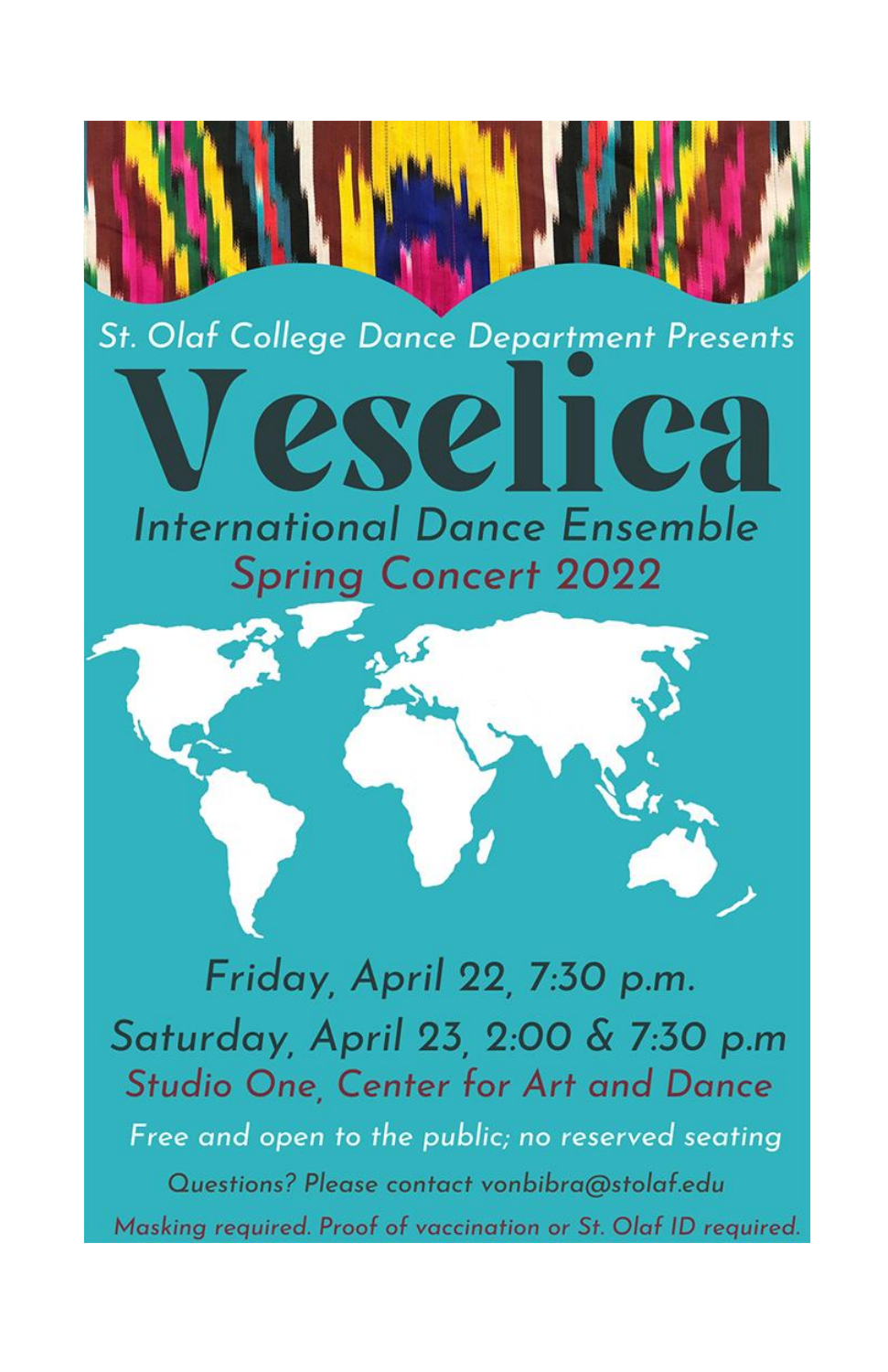

#### **International Dance Ensemble** Spring Concert 2022

#### **SWEDEN**

*Danskväll - Dance Evening* **Choreography:** Roo Lester **Music: "** Jubileum's schottis," "Slängpolska," "Horgalåten," "Hambo från Tyringe" and "Långdans från Sollerön" **Guest Musician:** Frances Olson-Borgerding **Dancers:** Veselica Ensemble

#### **SCANDINAVIAN MUSIC**

Featuring Frances Olson-Borgerding on fiddle

#### **CROATIA**

*Medjemurski Igre* **Choreography:** Anne von Bibra **Music:** "Klincek" (Zeljko Jergan-Resonance of Croatia), "Baros o Barice" and "Faljila Se Jagica" (Iz Kajkavskih Krajeva 2 -Lado) **Dancers:** Veselica Ensemble

#### **UKRAINE**

**Choreography:** Andrea Conger, based on a "work-in-progress" created by Tanya Samiliv for Veselica's 2021 concert. **Music: "**Hutsul-Bukovina"

**Dancers:** Claire Bouma, Ellie Fischenich, Raveena-Flor Lalwani, Elizabeth Leeser, Emma Matzke, Sugey Romero Sagrero Note: This piece features senior Emma Matzke.

> *As Ukraine fights, not only for their right to exist as a sovereign nation, but as a people, we offer this dance, a dance of spring and joyful expectation, as a gesture of defiance against those who would seek to destroy through violence, and a voice of hope for those who fight for their future.*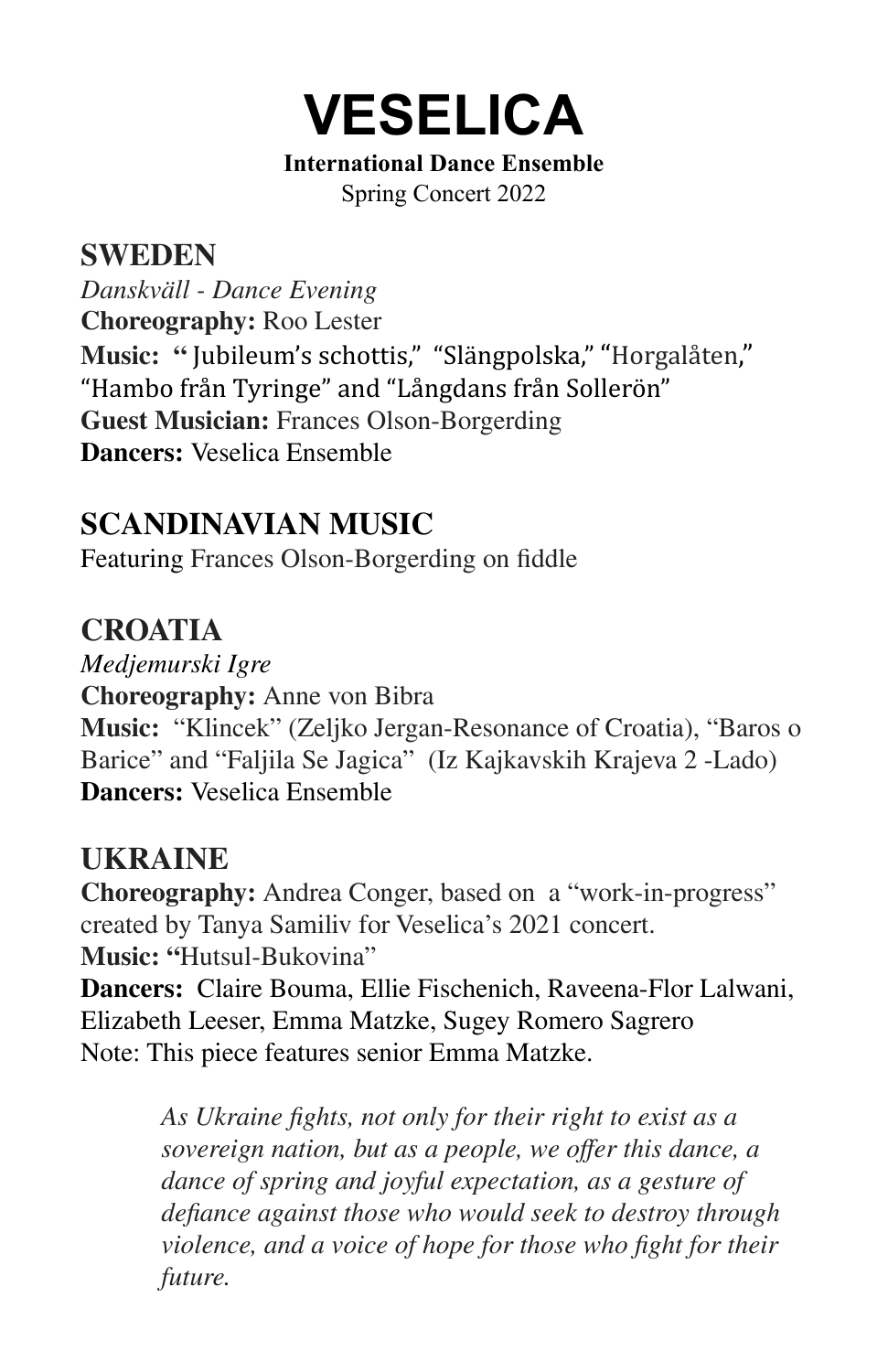## **RUSSIAN**

**Choreography:** Don LaCourse and Jonathan Frey **Music:** Ethnic Dance Theatre Orchestra **Dancers:** Cymon Brion, Elizabeth Leeser, Emma Matzke, and Lucas Sanner

## **UZBEK**

*Omon Yor* **Choreography:** Kadir Mumikov **Music:** "Omon Yor" **Dancers:** Ellie Fischenich & Raveena-Flor Lalwani

## **KHYBER PAKHTUNKHWA, PAKISTAN**

*Scarf Dance*

**Choreography:** Meredith Holt, based on material learned from Fouzia Saeed

**Music:** "Lobda" performed by the Ethnic Dance Theatre **Orchestra** 

**Dancers:** Claire Bouma, Raveena-Flor Lalwani, Elizabeth Leeser, Emma Matzke, Larissa Rabelo Santana, Sugey Romero Sagrero

## **LAOTIAN**

*The Dance of Cheerful Lao Youths* **Choreographer:** Ayee Mounivong **Music:** ສາວລາວມ່ວນຊື່ນ [Lao Girls Having Fun] **Dancers:** Claire Bouma, Cymon Brion, Elizabeth Leeser, Emma Matzke, Naiya Patel, Larissa Rabelo Santana, Sugey Romero Sagrero, Lucas Sanner

## **LEBANON**

*Dabke* **Choreography:** Vonnie Brown **Music:** "Sabah's Dabki" **Dancers:** Veselica Ensemble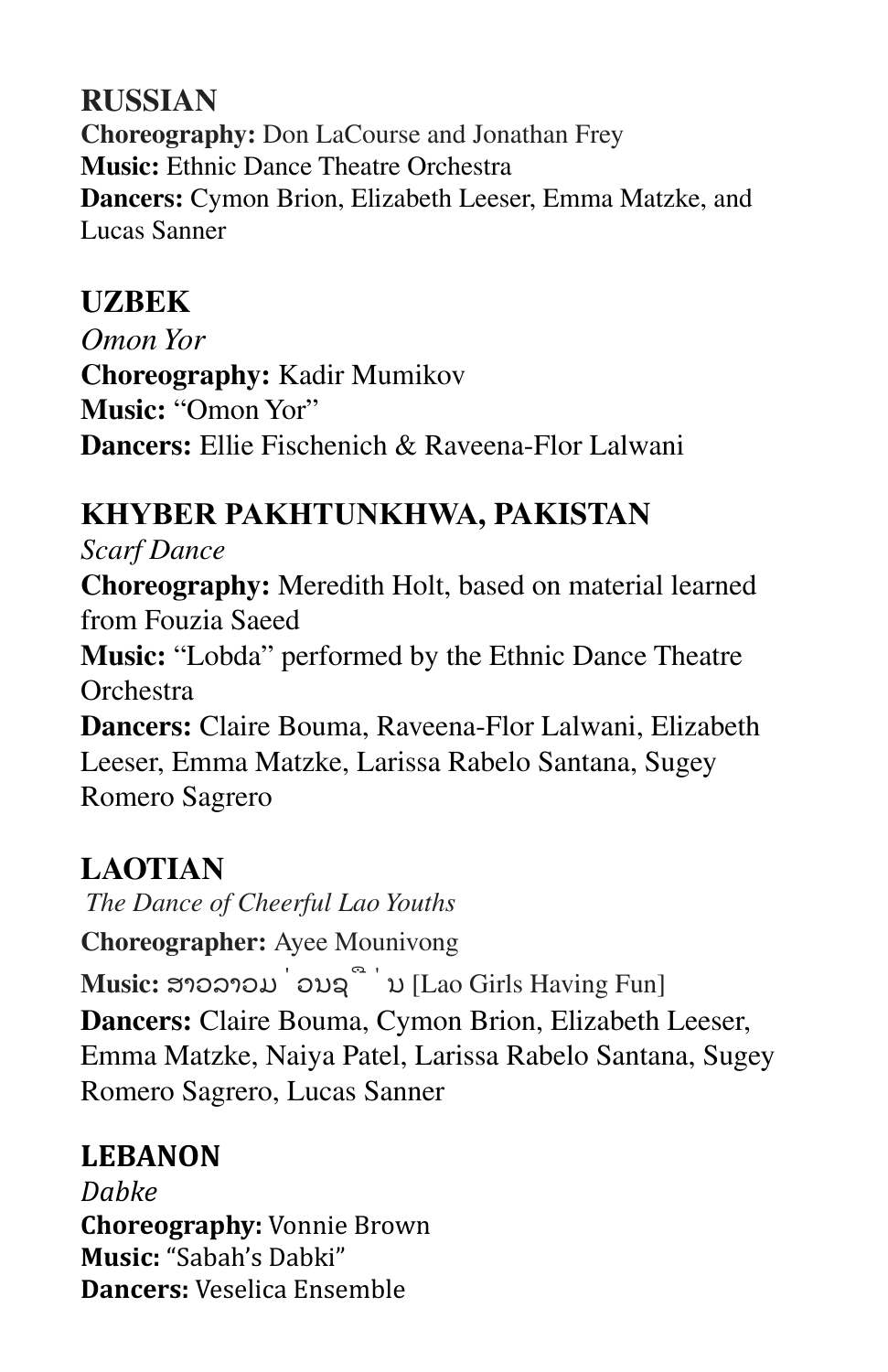## **ARMENIA**

*Yegheg* **Choreography:** Eliza Melkonyan; adapted by Anne von Bibra **Music:** Composed by Khachatur Avetisyan; performed by Tatul Altunyan Song and Dance Ensemble **Dancers:** Veselica Women

**SALSA Choreography:** Cymon Brion **Music: "**Pensamiento" by Deep Rumba and "La salsa nunca se acaba" by Susie Hansen **Dancers:** Claire Bouma, Cymon Brion, Ellie Fischenich, Elizabeth Leeser, Emma Matzke, Sugey Romero Sagrero

## **COLOMBIA**

*Pilanderas* **Original Choreography:** Luis Fernando Trouchón **Re-Staged by:** Melissa Teodoro **Music: "**Pila Pilandera" by Efraín Mejía (Cumbia Soledeña) **Dancers:** Claire Bouma, Ellie Fischenich, Raveena-Flor Lalwani, Elizabeth Leeser, Abby Lund, Emma Matzke, Sugey Romero Sagrero, Larissa Rabelo Santana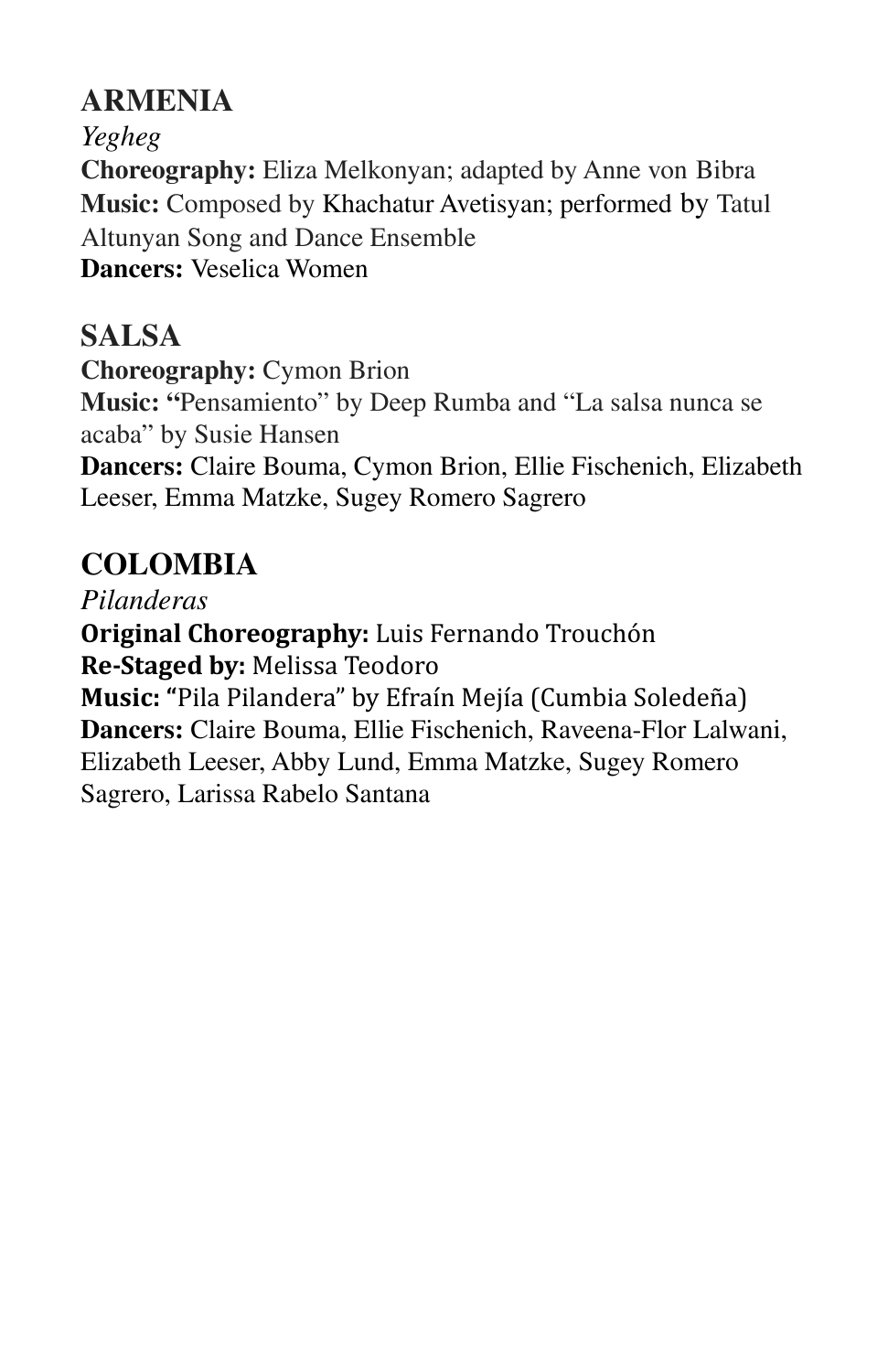#### **To Our Audience…**

Veselica [Veh-SELL-eetsa] means celebration. Our goal is to celebrate the rich dance traditions of the world. Thank you for joining us today!

The images used in the slide shows are drawn from Flickr, Creative Commons, Database to Enhance Asian Studies and Google Images using a Creative Commons CC-BY-SA, CC-BY-3.0 CC BY-NC-ND 2.0 or CC-BY-4.0 license as well as the personal photo collections of Andrea Conger and Anne von Bibra. We gratefully acknowledge these sources.

## **VESELICA DANCERS**

Claire Bouma Cymon Brion Ellie Fischenich Raveena-Flor Lalwani Elizabeth Leeser

Emma Matzke Naiya Patel Sugey Romero Sagrero Lucas Sanner Larissa Rabelo Santana

**Guest Dancer:** Abby Lund

## **ARTISTIC TEAM**

**Artistic Director:** Anne von Bibra **Technical Director:** Stephen Schroeder **Costume Design:** Anne von Bibra **Costumes:** Olivia Haidle, Otessa Olson, Marita Pelecis, Anne von Bibra **Poster Design:** Claire Strother **Media:** Claire Strother **Program:** Patty Cohn **Publicity:** Raveena-Flor Lalwani, Claire Strother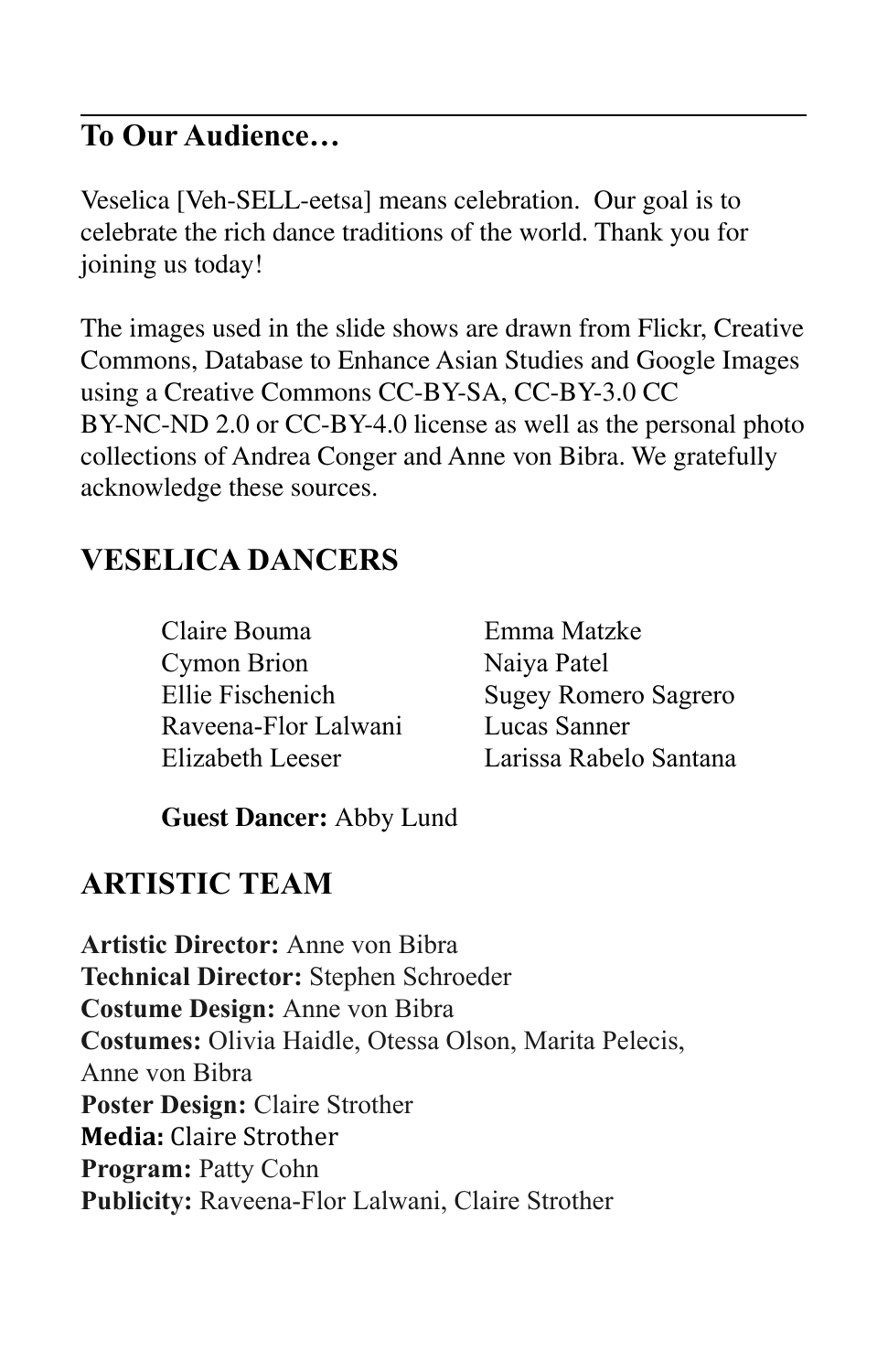## **TECHNICAL CREW**

**Stage Manager:** Matthew Erickson

**Assistant Stage Managers:** Maddie Pieper, Audrey Messinger

**Sound Board Operator:** Ava Miller

**Light Board Operator:** Natasia Preys

**Wardrobe and Run Crew:** Lily Moreschi, Ali Dorr, Olivia Haidle

**Videographer:** Ella Panchot

- **Ushers:** Andrea Hanson, Emma Hoelscher, Gibran Murrieta, Elina Sargsyan, Ella Vanderkolff, Jordan Wright
- **Dance Technicians:** Sophia Bloch, Matthew Erickson, Adele Hensley, Grace Klinefelter, Ava Miller, Saji Nammari, Abby Newcomb, Maddie Pieper, Natasia Preys

## **SPECIAL THANKS TO:**

- The student choreographers who contributed so much to this program: Cymon Brion('24), Eliza Melkonyan ('21), Ayee Mounivong ('22)
- Tanya Samiliv ('20)
- Andrea Conger ('98) for choreography
- Melissa Teodoro and Palenque
- Abby Lund for joining us for Pilanderas
- Mita Pelecis ('21) for costume work and coaching
- Don LaCourse and Ethnic Dance Theatre
- The Dance Department, Tech and Costume Crews
- Vince Wharton

A special thanks also to our families for their love and support.